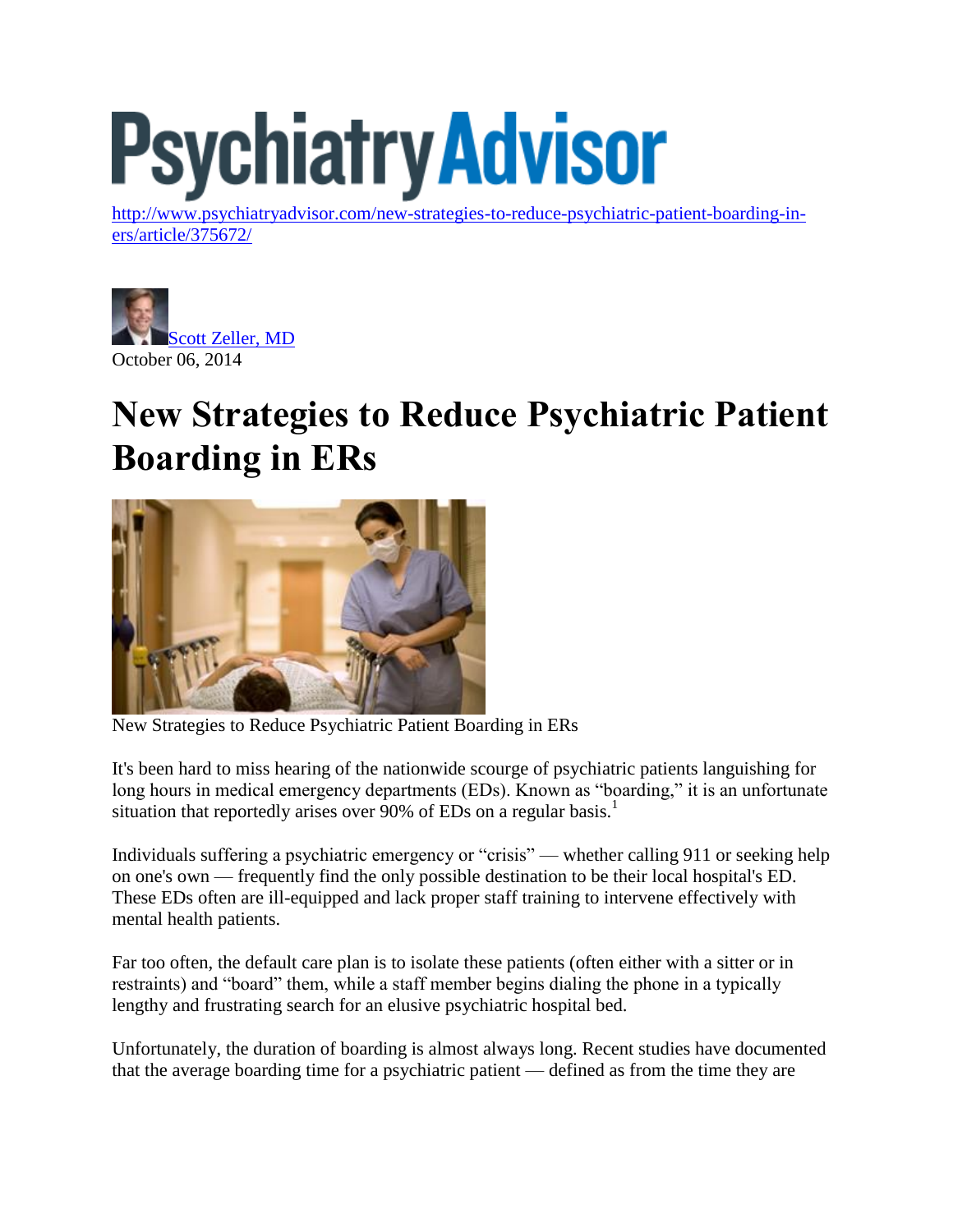considered medically clear for transfer to the moment they finally depart the ED — can run between seven and 34 hours across the country. $2,3$ 

#### **Boarding Can Lead to Worsening of Psychiatric Symptoms**

The status quo benefits no one. Psychiatric symptoms of these patients can often escalate during boarding in the ED, resulting in poorer outcomes. Overcrowded ED facilities and those with "boarders" correlate directly with increases in walkouts, medical errors, and negligence claims. Boarding is also very expensive. One study estimated the average cost to an ED to board a psychiatric patient to be  $$2,264.4$ 

Many suggest the culprit for this situation is a dwindling number of psychiatric inpatient beds in the face of a growing incidence of mental illness, and so call for opening more psychiatric hospitals to solve the boarding dilemma. And indeed, more beds would help — but as a sole solution, it would only perpetuate the unusual circumstance of psychiatric crises being the lone medical emergency in which inpatient hospitalization is the default approach to care.

If we treated another urgent medical condition — for example an asthma attack — like we do psychiatric emergencies, here's how we'd provide care: A patient would come to the ED complaining of an acute asthma attack. The triage nurse would notify security, who would surround the patient and put him into a restraint bed, leaving a nurse's aide to sit with the patient, but not provide any actual care. Another nurse would begin dialing every hospital in a hundred mile radius, talking to several staff members at each program, and then faxing several sets of paperwork, only to be told time and again the patient couldn't be accepted.

At long last, three shifts later on the next day, an inpatient bed is located and an ambulance is summoned to transfer the patient to a hospital two counties away. Four hours afterwards, a lowpriority transport ambulance has an opening and picks up the patient for the lengthy drive to the other hospital. The patient eventually arrives at the receiving hospital late in the evening, goes through multiple rounds of intake questions with various staff, and is checked into a room for the night. Around lunchtime the next day, a rounding physician finally comes to evaluate the patient, and writes a medication order. At that point, the nurse hands the patient a puffer.

The absurdity of this analogy makes this approach in psychiatric emergencies also seem out of sorts — and it should. Defaulting to admission no doubt results in far too many patients going hours without treatment, and being unnecessarily hospitalized at a very restrictive and expensive level of care — while the resulting high demand for a limited bed supply logically leads to delays and backups.

We have already confronted scarce medical/surgical beds in general hospitals by expanding outpatient and ambulatory services. Similarly, to reduce psychiatric patient boarding in the ED, rather than just looking at more inpatient space, shouldn't we also be considering psychiatric alternatives at the front end, such as emergency and outpatient levels of care?

Indeed, studies have found that with prompt intervention, the majority of psychiatric emergencies can be resolved in less than  $24$  hours, with no need for inpatient admission.<sup>5</sup> The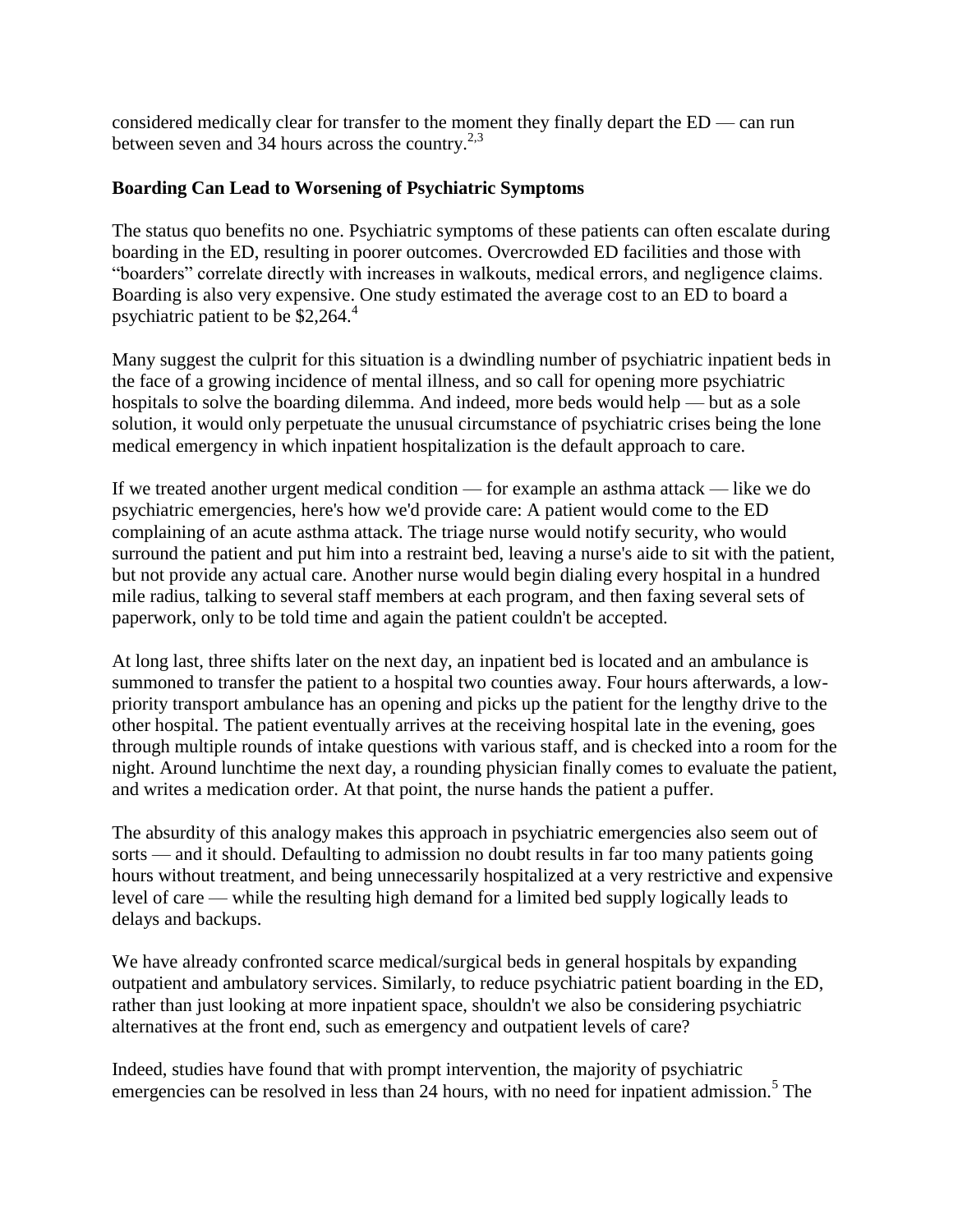stumbling block in the past has been the lack of swift access to onsite psychiatric consultation in most EDs, leading to the reliance on admissions as a disposition.

But with the widespread search for solutions to the boarding problem, multiple innovative avenues of care are now emerging, both within EDs and at external, outpatient programs. These offer new options to resolve acute psychiatric crises, while reducing ED overcrowding and avoiding unnecessary hospitalizations.

#### **Solutions Within the ED**

*Commencement of Care Algorithms*: Even in situations where a psychiatric evaluation may not be possible for several hours, it does not mean that patients must wait in distress. Many straightforward treatments can start with ED physicians using standard protocols created in concert with their psychiatric consultant.

For example, simple flow charts leading the ED attending to prescribe prompt, standard medications may help alleviate symptoms of psychosis, paranoia, agitation, aggression or anxiety. Suicidality associated with intoxication can resolve over time if a patient is monitored to sobriety and treated for withdrawal symptoms. Often, patients can improve so significantly that by time the consultant does arrive, there is a much better chance for a diversion from hospitalization, compared to the previous method of deferring all care and "let's wait for psych."

*On-Demand Emergency Telepsychiatry*: In EDs across the country, where physicians are already familiar with telemedicine for radiology and other specialties, there is now a burgeoning presence of on-demand telepsychiatry, with psychiatrists able to evaluate and make recommendations for patients from remote sites.

In South Carolina, a state program provides psychiatric consults to EDs via telemedicine 16 hours a day, seven days a week. The program is reportedly saving over \$1400 per patient and has saved over \$28 million for the state to date.<sup>6</sup> A number of public and private organizations are now providing emergency telepsychiatry in other regions, which has been associated with improved patient outcomes and rapid stabilization of psychiatric crises, while facilitating patient throughput and avoiding boarding in the  $ED.<sup>7</sup>$ 

#### **Outpatient Programs External to the ED**

*Psychiatric Emergency Departments*: There now exists over a hundred dedicated emergency rooms in the U.S. just for psychiatric crises, which are known by a number of different acronyms (PES for "Psychiatric Emergency Service," or CPEP for "Comprehensive Psychiatric Emergency Program," to give two examples). These programs serve to evaluate and care for all the acute mental health crises for a given region, accepting patients via ambulance or police delivery, transfer from medical hospitals or self-presentations.